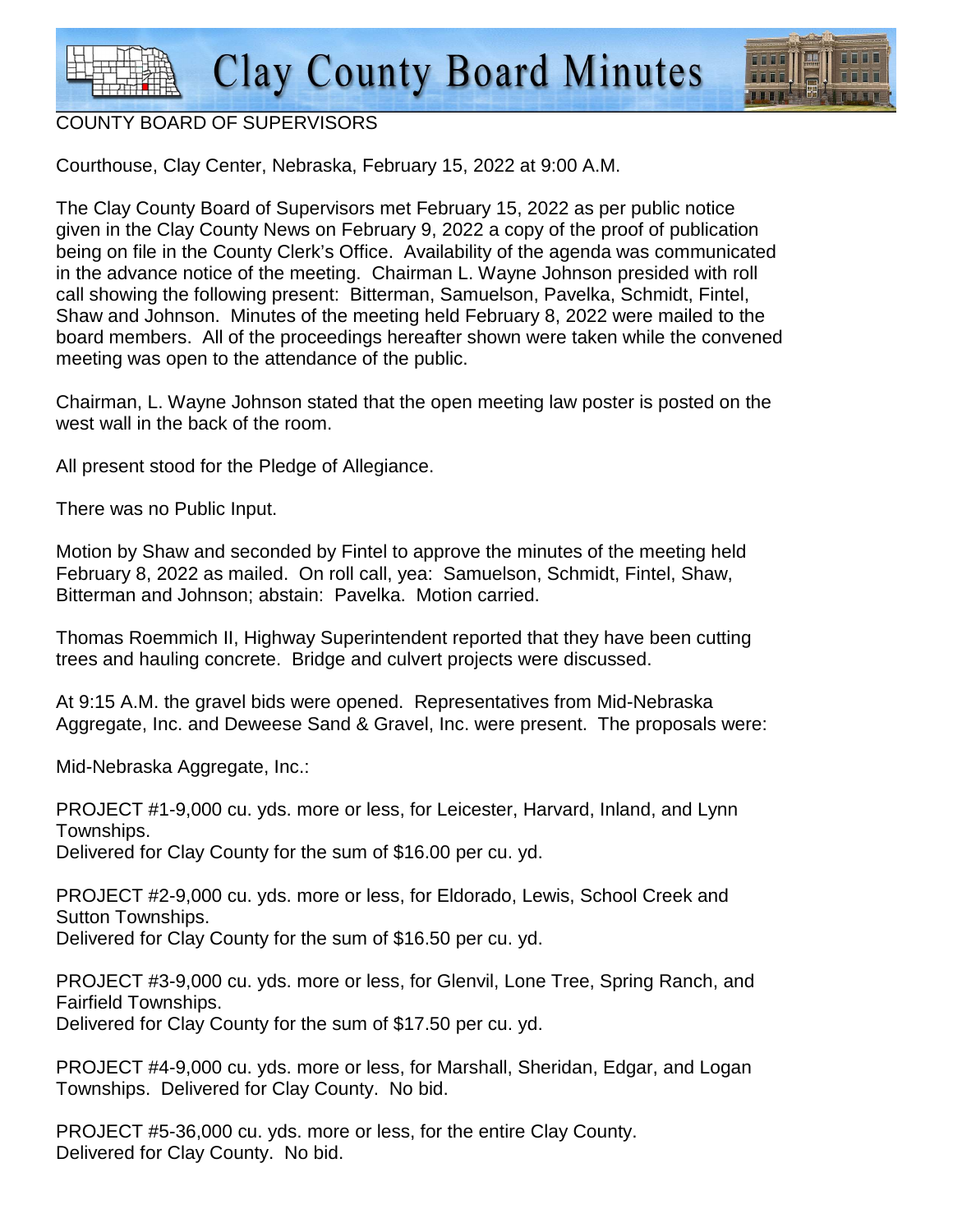



Bid for Class "A" gravel loaded in County trucks at the pit site for Clay County Pit-\$9.75.

Bid for Class "A" oversized road gravel loaded in County trucks at the pit site for Clay County Pit and Hall County Pit – no bid.

Deweese Sand and Gravel, Inc.:

PROJECT #1-9,000 cu. yds. more or less, for Leicester, Harvard, Inland, and Lynn Townships. Delivered for Clay County – no bid.

PROJECT #2-9,000 cu. yds. more or less, for Eldorado, Lewis, School Creek and Sutton Townships. Delivered for Clay County – no bid.

PROJECT #3-9,000 cu. yds. more or less, for Glenvil, Lone Tree, Spring Ranch, and Fairfield Townships. Delivered for Clay County – no bid.

PROJECT #4-9,000 cu. yds. more or less, for Marshall, Sheridan, Edgar, and Logan Townships. Delivered for Clay County – no bid.

PROJECT #5-36,000 cu. yds. more or less, for the entire Clay County. Delivered for Clay County – no bid.

Bid for Class "A" gravel loaded in County trucks at the pit site for Clay County for the sum of \$13.75 per cu. yd. and \$9.50 per cu. yd. Hall County Pit.

Bid for Class "A" oversized road gravel loaded in County trucks at the pit site for Clay County Pit and Hall County Pit – no bid.

The bids were discussed. Motion by Pavelka and seconded by Bitterman to accept all bids to supply gravel to Clay County from March 15, 2022 to March 15, 2023; with the option to purchase from either company. On roll call, yea: Pavelka, Schmidt, Fintel, Shaw, Bitterman, Samuelson and Johnson. Motion carried.

There was open time on the agenda so other items were taken care of.

A letter from South Heartland District Health Department concerning an upcoming vacancy for a "public spirited" board member was discussed. Nanette Shackelford has been serving in that capacity and is eligible to serve another term. She has agreed to be considered for reappointment.

Motion by Shaw and seconded by Fintel to reappoint Nanette Shackelford to the South Heartland District Health Department board of health for a three-year term beginning in April 2022. On roll call, yea: Schmidt, Fintel, Shaw, Bitterman, Samuelson, Pavelka and Johnson. Motion carried.